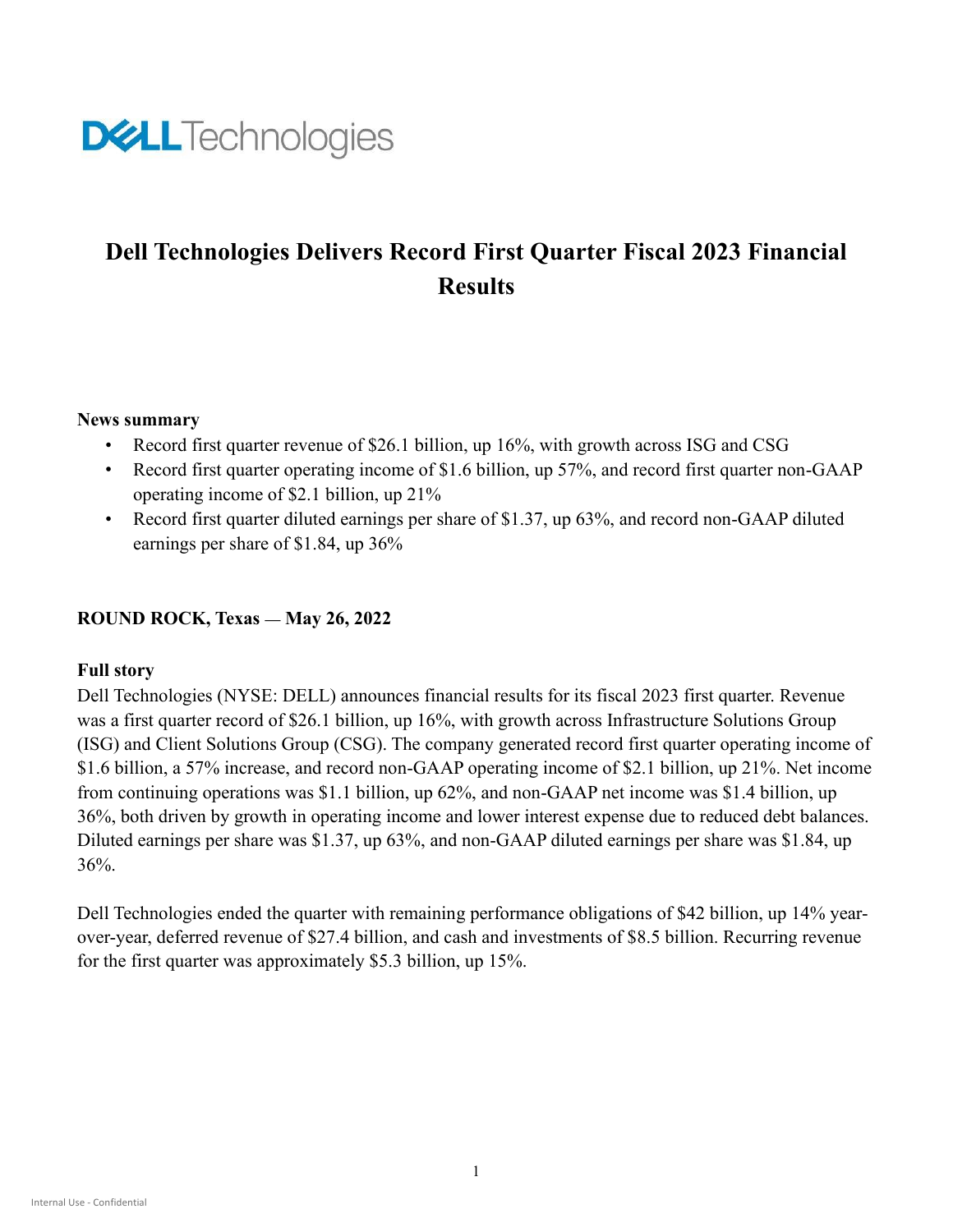# **First Quarter Fiscal 2023 Financial Results**

|                                       |                                                                       | <b>Three Months Ended</b> |      |                |        |  |  |  |
|---------------------------------------|-----------------------------------------------------------------------|---------------------------|------|----------------|--------|--|--|--|
|                                       |                                                                       | April 29, 2022            |      | April 30, 2021 | Change |  |  |  |
|                                       | (in millions, except per share amounts and<br>nercentages: unaudited) |                           |      |                |        |  |  |  |
| Total net revenue                     | \$                                                                    | 26,116                    | - \$ | 22,590         | 16%    |  |  |  |
| Operating income                      | \$                                                                    | 1,550                     | - \$ | 987            | 57%    |  |  |  |
| Net income from continuing operations | \$                                                                    | 1,069                     | - \$ | 659            | 62%    |  |  |  |
| Earnings per share - diluted          | \$                                                                    | 1.37                      | S    | 0.84           | 63%    |  |  |  |
|                                       |                                                                       |                           |      |                |        |  |  |  |
| Non-GAAP net revenue                  | \$                                                                    | 26,116 \$                 |      | 22,598         | 16%    |  |  |  |
| Non-GAAP operating income             | \$                                                                    | 2,135                     | - \$ | 1,770          | 21%    |  |  |  |
| Non-GAAP net income                   | \$                                                                    | 1,434                     | -S   | 1,055          | 36%    |  |  |  |
| Non-GAAP earnings per share - diluted | \$                                                                    | 1.84                      | S    | 1.35           | 36%    |  |  |  |

*Information about Dell Technologies' use of non-GAAP financial information is provided under "Non-GAAP Financial Measures" below. All comparisons in this press release are year-over-year unless otherwise noted.*

# **Operating segments summary**

**Infrastructure Solutions Group** delivered record first quarter revenue of \$9.3 billion, up 16%. Storage revenue was \$4.2 billion, up 9%, with demand across the company's broad storage portfolio. Servers and networking revenue was \$5 billion, up 22% year-over-year. Operating income was \$1.1 billion or approximately 11.7% of Infrastructure Solutions Group revenue.

Key areas of innovation:

- More than 500 storage software advancements across **Dell PowerStore**, PowerMax and PowerFlex to help customers deliver faster insights, achieve better multi-cloud data control and increase cyber resiliency.
- [APEX Cyber Recovery](https://www.dell.com/en-us/dt/corporate/newsroom/announcements/detailpage.press-releases~usa~2022~05~02052022-dell-technologie-expands-multi-cloud-experiences-across-cyber-recovery-data-analytics-and-partner-ecosystem.htm#/filter-on/Country:en-us) Services, the first in a series of APEX full stack solutions, offering customers a cloud experience and simplifying recovery from cyberattacks.
- A collaboration with [Snowflake](https://www.dell.com/en-us/dt/corporate/newsroom/announcements/detailpage.press-releases~usa~2022~05~02052022-dell-technologies-and-snowflake-to-help-organizations-simplify-data-access-and-accelerate-insights.htm#/filter-on/Country:en-us) will connect on-premises data from Dell's industry-leading enterprise storage portfolio with the Snowflake Data Cloud.
- [Dell Telecom Multi-Cloud Foundation](https://www.dell.com/en-us/dt/corporate/newsroom/announcements/detailpage.press-releases~usa~2022~02~20220222-dell-technologies-telecom-solutions-simplify-and-accelerate-modern-open-network-deployments.htm#/filter-on/Country:en-us) helps communications service providers (CSPs) build and deploy open, cloud-native networks faster with lower cost and complexity.
- [Dell Validated Design for Retail Edge](https://www.dell.com/en-us/dt/corporate/newsroom/announcements/detailpage.press-releases~usa~2022~04~21042022-dell-technologies-expands-edge-innovations-for-retailers.htm#/filter-on/Country:en-us) helps retailers simplify edge infrastructure and launch new applications for better customer experiences.

**Client Solutions Group** delivered record first quarter revenue of \$15.6 billion, up 17% year-over-year. Performance was driven by continued strength in commercial PCs, with commercial PC revenue of \$12 billion, a 22% increase year-over-year. Consumer revenue was \$3.6 billion, a 3% increase year-over-year. Operating income was \$1.1 billion, or approximately 7.2% of Client Solutions Group revenue.

Key areas of innovation: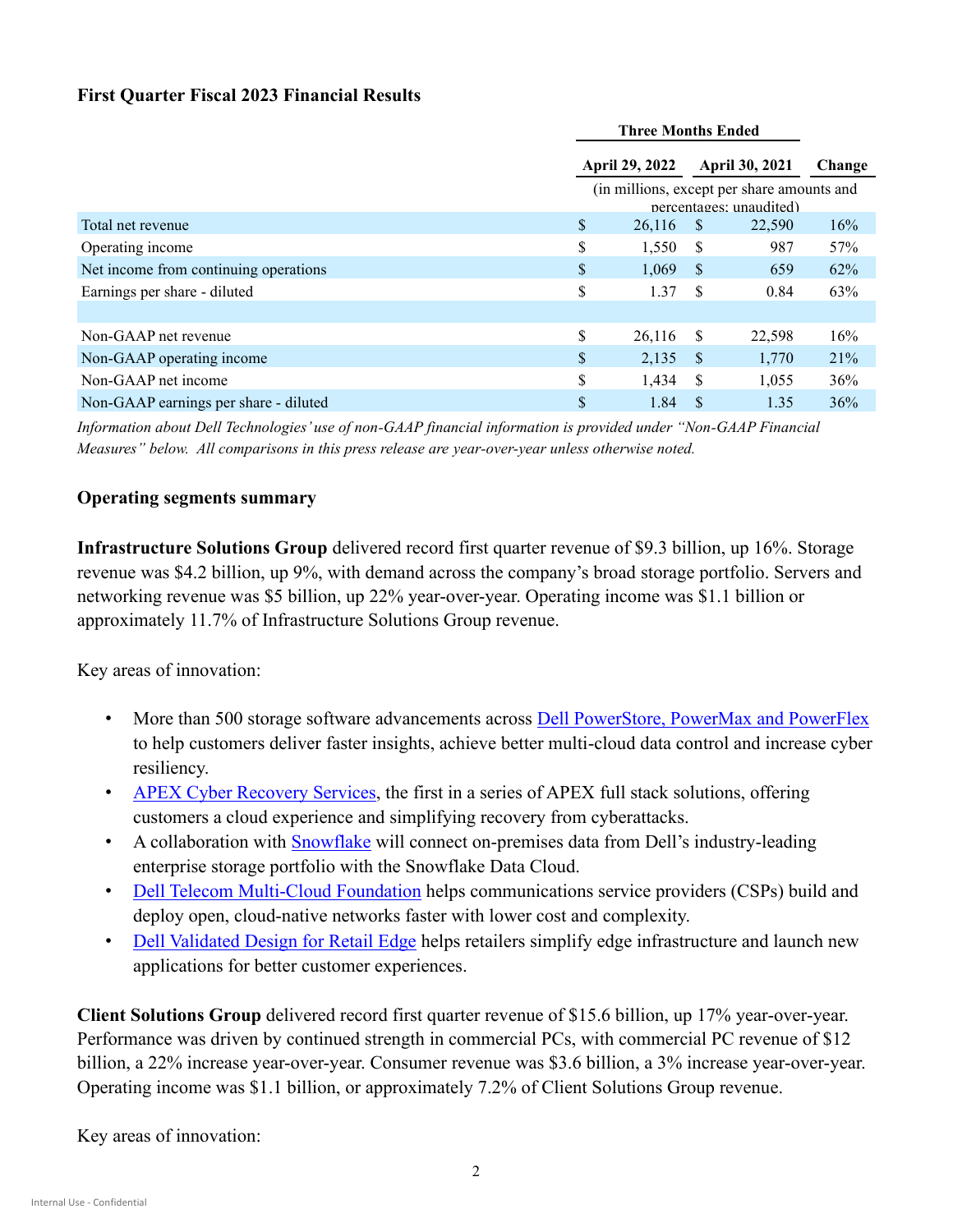- [Dell Optimizer software,](https://www.dell.com/en-us/dt/corporate/newsroom/announcements/detailpage.press-releases~usa~2022~03~31032022-dell-technologies-elevates-the-hybrid-work-experience.htm#/filter-on/Country:en-us) which is built into commercial PCs, integrates AI for increased privacy, connectivity and collaboration to provide greater intelligence for hybrid work styles.
- [Latitude 9330,](https://www.dell.com/en-us/blog/reimagined-work-demands-redesigned-machines/) the world's first laptop with a collaboration touchpad that lets users mute, turn video on/off, screen share and chat. Also announced [the Latitude 5000 series,](https://www.dell.com/en-us/dt/corporate/newsroom/announcements/detailpage.press-releases~usa~2022~03~31032022-new-latitude-5000-series-are-dells-most-sustainable-laptops-yet.htm#/filter-on/Country:en-us) Dell's most sustainable laptops yet, featuring the world's most innovative use of sustainable materials.
- [New Precision mobile workstations](https://www.dell.com/en-us/blog/reimagined-work-demands-redesigned-machines/) for creators, engineers and architects including the Precision 5470, the world's smallest, thinnest and most powerful 14" mobile workstation. New 16- and 17 inch workstations offer a new form factor for DDR5 memory that enables a thinner chassis design and makes systems more accessible for repairs.
- [Asset Recovery Services](https://www.dell.com/en-us/dt/services/deployment-services/asset-recovery-services.htm) expansion into 35 new countries across EMEA and APJ, includes new data sanitization offers and simplifies the asset disposal process of PCs, servers, peripherals and accessories.
- New Latitude, Precision and XPS devices now ship with 100% recyclable packaging that is also [made from](https://www.dell.com/en-us/blog/reimagined-work-demands-redesigned-machines/) [100% recycled or renewable materials.](https://www.dell.com/en-us/blog/reimagined-work-demands-redesigned-machines/)

# **Executive Quotes:**

- "We followed a record FY22 with a record first quarter FY23. Revenue was \$26.1 billion, up 16%, with growth across our business units," said Jeff Clarke, vice chairman and co-chief operating officer, Dell Technologies. "We are built to outperform, in a balanced and consistent way across the company, as our customers invest in their digital futures and choose Dell as their trusted partner."
- "Our first quarter with record Q1 revenue, operating income and diluted EPS demonstrates the benefits of having a strong, geographically and sector-diverse business covering the edge to the core data center to the cloud," said Chuck Whitten, co-chief operating officer. "Plus we are positioned to pursue growth wherever it materializes in the IT market, given the predictability, durability and flexibility in our business."
- "In our first quarter, we returned \$1.75 billion to our shareholders through a combination of share repurchases and dividends," said Tom Sweet, chief financial officer, Dell Technologies. "We are delivering long-term value by executing our strategy for growth, taking share, generating strong cash flow from operations and executing our capital allocation framework."

# **Conference call information**

As previously announced, the Company will hold a conference call to discuss its performance and financial guidance on May 26, 2022, at 4:30 p.m. CDT. The conference call will be broadcast live over the internet and can be accessed at

<https://investors.delltechnologies.com/events-and-presentations/upcoming-events>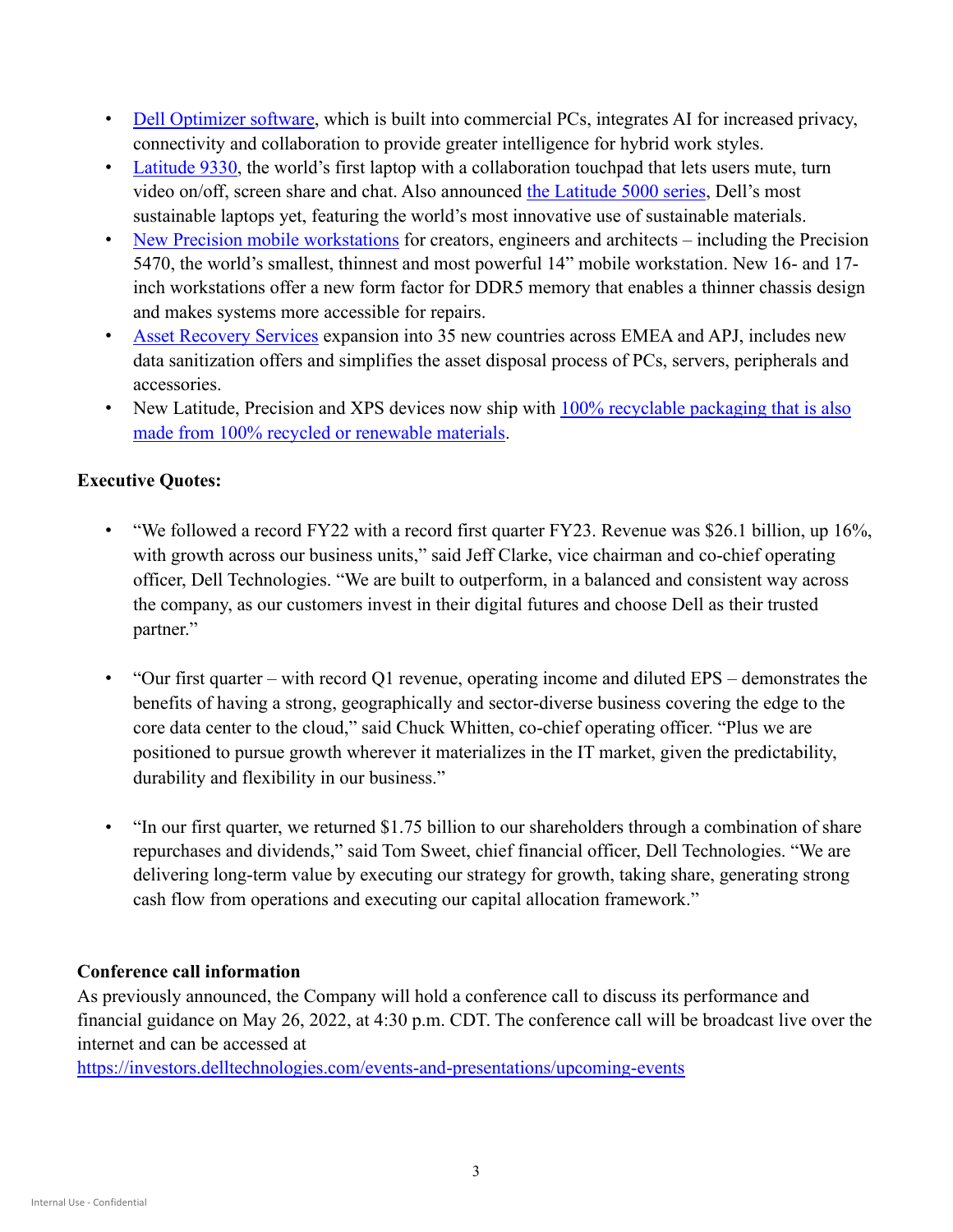For those unable to listen to the live broadcast, an archived version will be available at the same location for one year.

Additional financial and operating information may be downloaded from <https://investors.delltechnologies.com/financial-information/quarterly-results>

# **Customer Highlights Blog**

Read our quarterly blog from Bill Scannell, Dell Technologies president of Global Sales & Customer Operations, to learn more about how we are helping customers with their digital transformations: <https://www.dell.com/en-us/blog/accelerating-customer-transformation-at-the-center-of-multi-cloud/>

# **Environmental, Social and Governance (ESG)**

Our Environmental, Social and Governance (ESG) efforts focus on driving positive impact for people and our planet while delivering long-term value for our stakeholders. The FY22 ESG report will publish June 30, 2022, and the Company will hold a conference call to discuss the report in July. ESG resources can be accessed at

<https://www.dell.com/en-us/dt/corporate/social-impact/reporting/esg-governance.htm>

## **About Dell Technologies**

Dell Technologies (NYSE:DELL) helps organizations and individuals build their digital future and transform how they work, live and play. The company provides customers with the industry's broadest and most innovative technology and services portfolio for the data era.

## **Contacts**

Investors: Investor\_Relations@Dell.com Media: Media.Relations@Dell.com

# # #

Copyright © 2022 Dell Inc. or its subsidiaries. All Rights Reserved. Dell Technologies, Dell, EMC and Dell EMC are trademarks of Dell Inc. or its subsidiaries. Other trademarks may be trademarks of their respective owners.

#### *Non-GAAP Financial Measures:*

*This press release presents information about Dell Technologies' non-GAAP net revenue, non-GAAP gross margin, non-GAAP operating expenses, non-GAAP operating income, non-GAAP net income, non-GAAP net income attributable to non-controlling interests, non-GAAP net income attributable to Dell Technologies Inc. - basic, non-GAAP net income attributable to Dell Technologies Inc. - diluted, non-GAAP earnings per share attributable to Dell Technologies Inc. - basic, and non-GAAP earnings per share attributable to Dell Technologies Inc. diluted, which are non-GAAP financial measures provided as a supplement to the results provided in accordance with generally accepted accounting principles in the United States of America ("GAAP"). A reconciliation of each non-GAAP financial measure to the most directly comparable GAAP financial measure is provided in the attached tables for each of the fiscal periods indicated.*

#### *Special Note on Forward-Looking Statements:*

*Statements in this press release that relate to future results and events are forward-looking statements within the meaning of Section 21E of the Securities Exchange Act of 1934 and Section 27A of the Securities Act of 1933 and are based on Dell Technologies' current expectations. In some cases, you can identify these statements by such forward-looking words as "anticipate," "believe," "confidence," "could," "estimate," "expect," "guidance," "intend," "may," "objective," "outlook," "plan," "project," "possible," "potential," "should," "will" and "would," or similar words or expressions that refer to future events or outcomes.*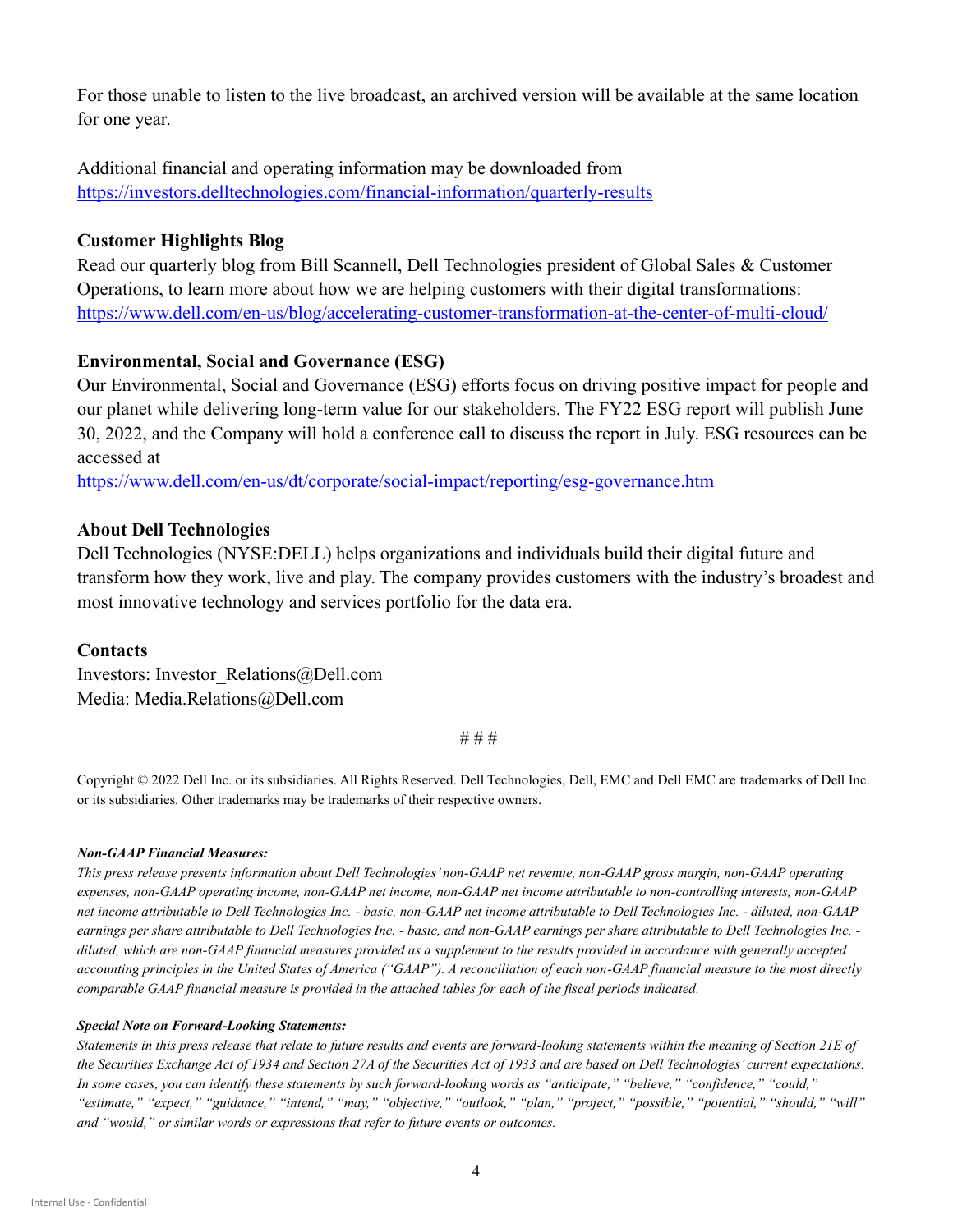*Dell Technologies' results or events in future periods could differ materially from those expressed or implied by these forward-looking statements because of risks, uncertainties, and other factors that include, but are not limited to, the following: risks and uncertainties relating to our spin-off of VMware, Inc., including the potential effects on our business of the transaction; the effects of the COVID-19 pandemic; competitive pressures; Dell Technologies' reliance on third-party suppliers for products and components, including reliance on single-source or limited-source suppliers; Dell Technologies' ability to achieve favorable pricing from its vendors; adverse global economic conditions and*  instability in financial markets; Dell Technologies' execution of its growth, business and acquisition strategies; the success of Dell *Technologies' cost efficiency measures; Dell Technologies' ability to manage solutions and products and services transitions in an effective manner; Dell Technologies' ability to deliver high-quality products, software, and services; cyber attacks or other data security incidents; Dell Technologies' foreign operations and ability to generate substantial non-U.S. net revenue; Dell Technologies' product, services, customer, and geographic sales mix, and seasonal sales trends; the performance of Dell Technologies' sales channel partners; access to the capital markets by Dell Technologies or its customers; material impairment of the value of goodwill or intangible assets; weak economic conditions and the effect of additional regulation on Dell Technologies' financial services activities; counterparty default risks; the loss by Dell Technologies of any contracts for ISG services and solutions and its ability to perform such contracts at their estimated costs; loss by Dell Technologies of government contracts; Dell Technologies' ability to develop and protect its proprietary intellectual property or obtain licenses to intellectual property developed by others on commercially reasonable and competitive terms; disruptions in Dell Technologies' infrastructure; Dell Technologies' ability to hedge effectively its exposure to fluctuations in foreign currency exchange rates and interest rates; expiration of tax holidays or favorable tax rate structures, or unfavorable outcomes in tax audits and other tax compliance matters; impairment of portfolio investments; unfavorable results of legal proceedings; compliance requirements of changing environmental and safety laws or other laws; the effect of armed hostilities, terrorism, natural disasters, and public health issues; the effect of global climate change and legal, regulatory, or market measures to address climate change; Dell Technologies' dependence on the services of Michael Dell and key employees; Dell Technologies' level of indebtedness; the effect of the transition from LIBOR as a reference rate to calculate interest rates under our variable-rate indebtedness; and business and financial factors and legal restrictions affecting continuation of Dell Technologies' quarterly cash dividend policy and dividend rate.*

*This list of risks, uncertainties, and other factors is not complete. Dell Technologies discusses some of these matters more fully, as well as certain risk factors that could affect Dell Technologies' business, financial condition, results of operations, and prospects, in its reports filed with the SEC, including Dell Technologies' annual report on Form 10-K for the fiscal year ended January 28, 2022, quarterly reports on Form 10-Q, and current reports on Form 8-K. These filings are available for review through the SEC's website at www.sec.gov. Any or all forward-looking statements Dell Technologies makes may turn out to be wrong and can be affected by inaccurate assumptions Dell Technologies might make or by known or unknown risks, uncertainties and other factors, including those identified in this press release. Accordingly, you should not place undue reliance on the forward-looking statements made in this press release, which speak only as of its date. Dell Technologies does not undertake to update, and expressly disclaims any duty to update, its forward-looking statements, whether as a result of circumstances or events that arise after the date they are made, new information, or otherwise.*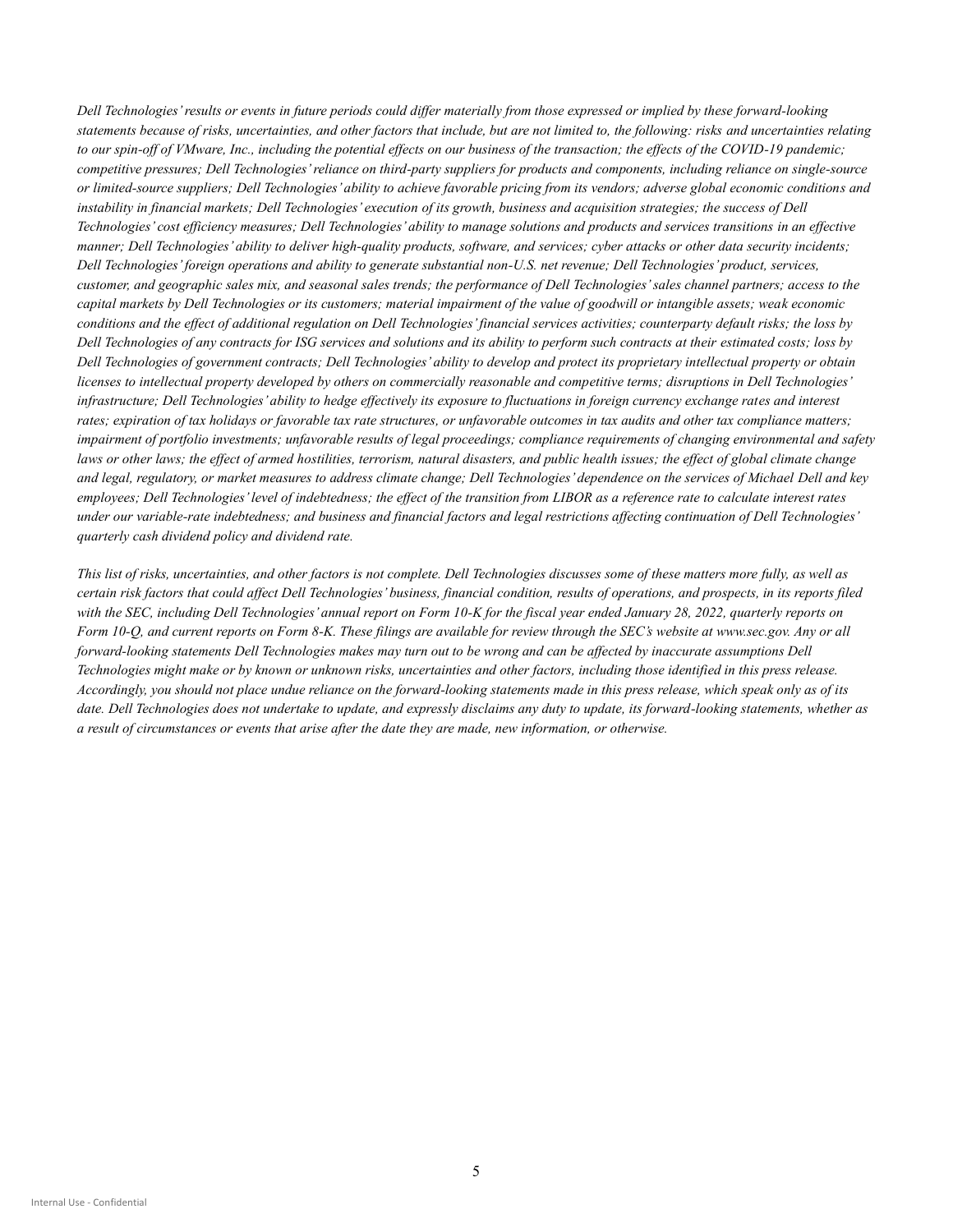#### **DELL TECHNOLOGIES INC. FINANCIAL INFORMATION**

#### **Basis of Presentation**

Spin-Off of VMware, Inc. — On November 1, 2021, Dell Technologies Inc. completed its spin-off of VMware, Inc. by means of a special stock dividend (the "VMware Spin-off"). The VMware Spin-off was effectuated pursuant to a Separation and Distribution Agreement, dated as of April 14, 2021.

In accordance with applicable accounting guidance, the results of VMware, excluding Dell's resale of VMware offerings, are presented as discontinued operations in the Condensed Consolidated Statements of Income and, as such, have been excluded from both continuing operations and segment results for the three months ended April 30, 2021. The Condensed Consolidated Statements of Cash Flows are presented on a consolidated basis for both continuing operations and discontinued operations.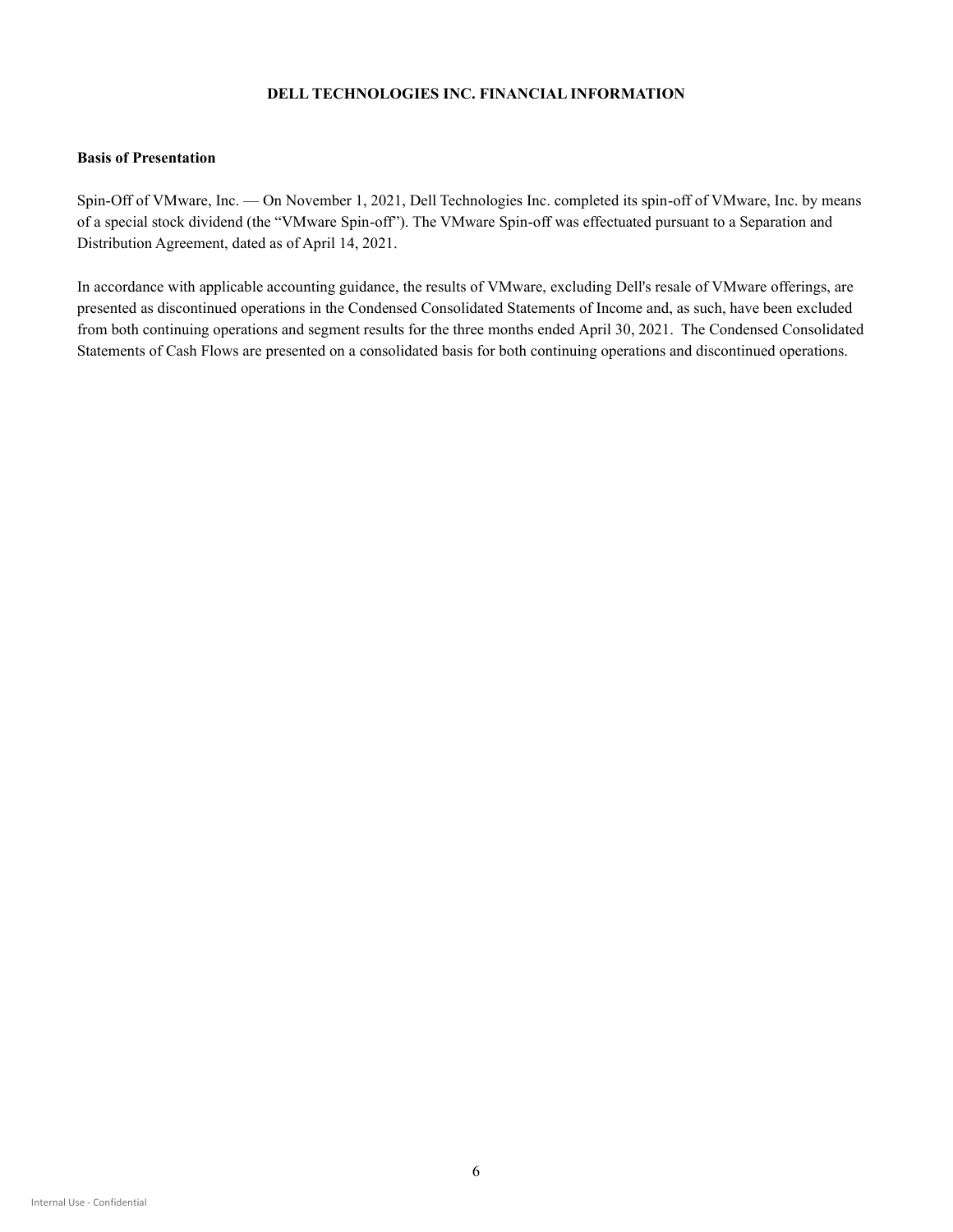# **Consolidated Statements of Income and Related Financial Highlights (in millions, except percentages; unaudited)**

|                                                                            | <b>Three Months Ended</b> |           |                           |                   |         |  |
|----------------------------------------------------------------------------|---------------------------|-----------|---------------------------|-------------------|---------|--|
|                                                                            | April 29,<br>2022         |           |                           | April 30,<br>2021 | Change  |  |
| Net revenue:                                                               |                           |           |                           |                   |         |  |
| Products                                                                   | \$.                       | 20,464    | \$                        | 17,487            | 17%     |  |
| <b>Services</b>                                                            |                           | 5,652     |                           | 5,103             | 11%     |  |
| Total net revenue                                                          |                           | 26,116    |                           | 22,590            | 16%     |  |
| Cost of net revenue:                                                       |                           |           |                           |                   |         |  |
| Products                                                                   |                           | 17,009    |                           | 14,434            | 18%     |  |
| Services                                                                   |                           | 3,323     |                           | 2,892             | 15%     |  |
| Total cost of net revenue                                                  |                           | 20,332    |                           | 17,326            | 17%     |  |
| Gross margin                                                               |                           | 5,784     |                           | 5,264             | 10%     |  |
| Operating expenses:                                                        |                           |           |                           |                   |         |  |
| Selling, general, and administrative                                       |                           | 3,553     |                           | 3,658             | $(3)\%$ |  |
| Research and development                                                   |                           | 681       |                           | 619               | 10%     |  |
| Total operating expenses                                                   |                           | 4,234     |                           | 4,277             | (1)%    |  |
| Operating income                                                           |                           | 1,550     |                           | 987               | 57%     |  |
| Interest and other, net                                                    |                           | (337)     |                           | (288)             | (17)%   |  |
| Income before income taxes                                                 |                           | 1,213     |                           | 699               | 74%     |  |
| Income tax expense                                                         |                           | 144       |                           | 40                | 260%    |  |
| Net income from continuing operations                                      |                           | 1,069     |                           | 659               | 62%     |  |
| Income from discontinued operations, net of income taxes                   |                           |           |                           | 279               | (100)%  |  |
| Net income                                                                 |                           | 1,069     |                           | 938               | 14%     |  |
| Less: Net loss attributable to non-controlling interests                   |                           | (3)       |                           | (1)               | (200)%  |  |
| Less: Net income attributable to non-controlling interests of discontinued |                           |           |                           | 52                | (100)%  |  |
| Net income attributable to Dell Technologies Inc.                          | $\mathbb{S}$              | 1,072     | $\boldsymbol{\mathsf{S}}$ | 887               | 21%     |  |
|                                                                            |                           |           |                           |                   |         |  |
| Percentage of Total Net Revenue:                                           |                           |           |                           |                   |         |  |
| Gross margin                                                               |                           | 22.1 %    |                           | 23.3 %            |         |  |
| Selling, general, and administrative                                       |                           | 13.6 %    |                           | 16.2 %            |         |  |
| Research and development                                                   |                           | 2.6 %     |                           | $2.7 \%$          |         |  |
| Operating expenses                                                         |                           | $16.2 \%$ |                           | 18.9 %            |         |  |
| Operating income                                                           |                           | 5.9 %     |                           | 4.4 %             |         |  |
| Income before income taxes                                                 |                           | 4.6 $%$   |                           | 3.1%              |         |  |
| Net income from continuing operations                                      |                           | 4.1 %     |                           | 2.9 %             |         |  |
| Income tax rate                                                            |                           | 11.9 %    |                           | 5.7 %             |         |  |

Amounts are based on underlying data and may not visually foot due to rounding.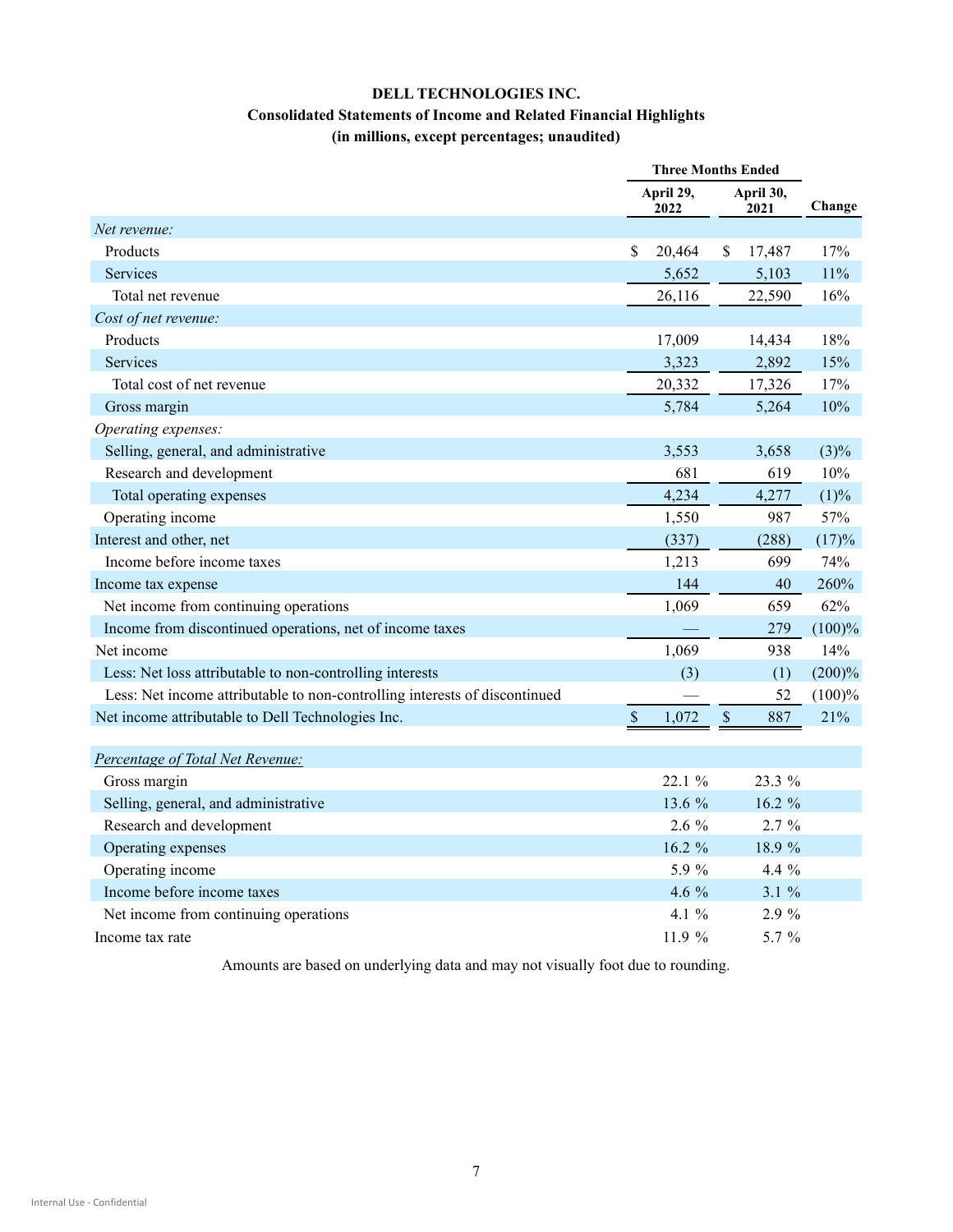# **DELL TECHNOLOGIES INC. Consolidated Statements of Financial Position (in millions; unaudited)**

|                                                             | April 29, 2022            |          |              | <b>January 28, 2022</b> |
|-------------------------------------------------------------|---------------------------|----------|--------------|-------------------------|
| <b>ASSETS</b>                                               |                           |          |              |                         |
| Current assets:                                             |                           |          |              |                         |
| Cash and cash equivalents                                   | \$                        | 6,654    | \$           | 9,477                   |
| Accounts receivable, net                                    |                           | 11,837   |              | 12,912                  |
| Due from related party, net                                 |                           | 131      |              | 131                     |
| Short-term financing receivables, net                       |                           | 4,796    |              | 5,089                   |
| Inventories                                                 |                           | 6,277    |              | 5,898                   |
| Other current assets                                        |                           | 11,681   |              | 11,526                  |
| Total current assets                                        |                           | 41,376   |              | 45,033                  |
| Property, plant, and equipment, net                         |                           | 5,516    |              | 5,415                   |
| Long-term investments                                       |                           | 1,868    |              | 1,839                   |
| Long-term financing receivables, net                        |                           | 5,398    |              | 5,522                   |
| Goodwill                                                    |                           | 19,598   |              | 19,770                  |
| Intangible assets, net                                      |                           | 7,217    |              | 7,461                   |
| Due from related party, net                                 |                           | 713      |              | 710                     |
| Other non-current assets                                    |                           | 6,720    |              | 6,985                   |
| Total assets                                                | \$                        | 88,406   | \$           | 92,735                  |
| <b>LIABILITIES AND STOCKHOLDERS' EQUITY</b>                 |                           |          |              |                         |
| Current liabilities:                                        |                           |          |              |                         |
| Short-term debt                                             | $\boldsymbol{\mathsf{S}}$ | 5,925    | \$           | 5,823                   |
| Accounts payable                                            |                           | 25,585   |              | 27,143                  |
| Due to related party                                        |                           | 622      |              | 1,414                   |
| Accrued and other                                           |                           | 6,598    |              | 7,578                   |
| Short-term deferred revenue                                 |                           | 14,329   |              | 14,261                  |
| Total current liabilities                                   |                           | 53,059   |              | 56,219                  |
| Long-term debt                                              |                           | 21,197   |              | 21,131                  |
| Long-term deferred revenue                                  |                           | 13,074   |              | 13,312                  |
| Other non-current liabilities                               |                           | 3,431    |              | 3,653                   |
| Total liabilities                                           |                           | 90,761   |              | 94,315                  |
| Stockholders' equity (deficit):                             |                           |          |              |                         |
| Total Dell Technologies Inc. stockholders' equity (deficit) |                           | (2, 462) |              | (1,685)                 |
| Non-controlling interests                                   |                           | 107      |              | 105                     |
| Total stockholders' equity (deficit)                        |                           | (2,355)  |              | (1,580)                 |
| Total liabilities and stockholders' equity                  | $\mathbb{S}$              | 88,406   | $\mathbb{S}$ | 92,735                  |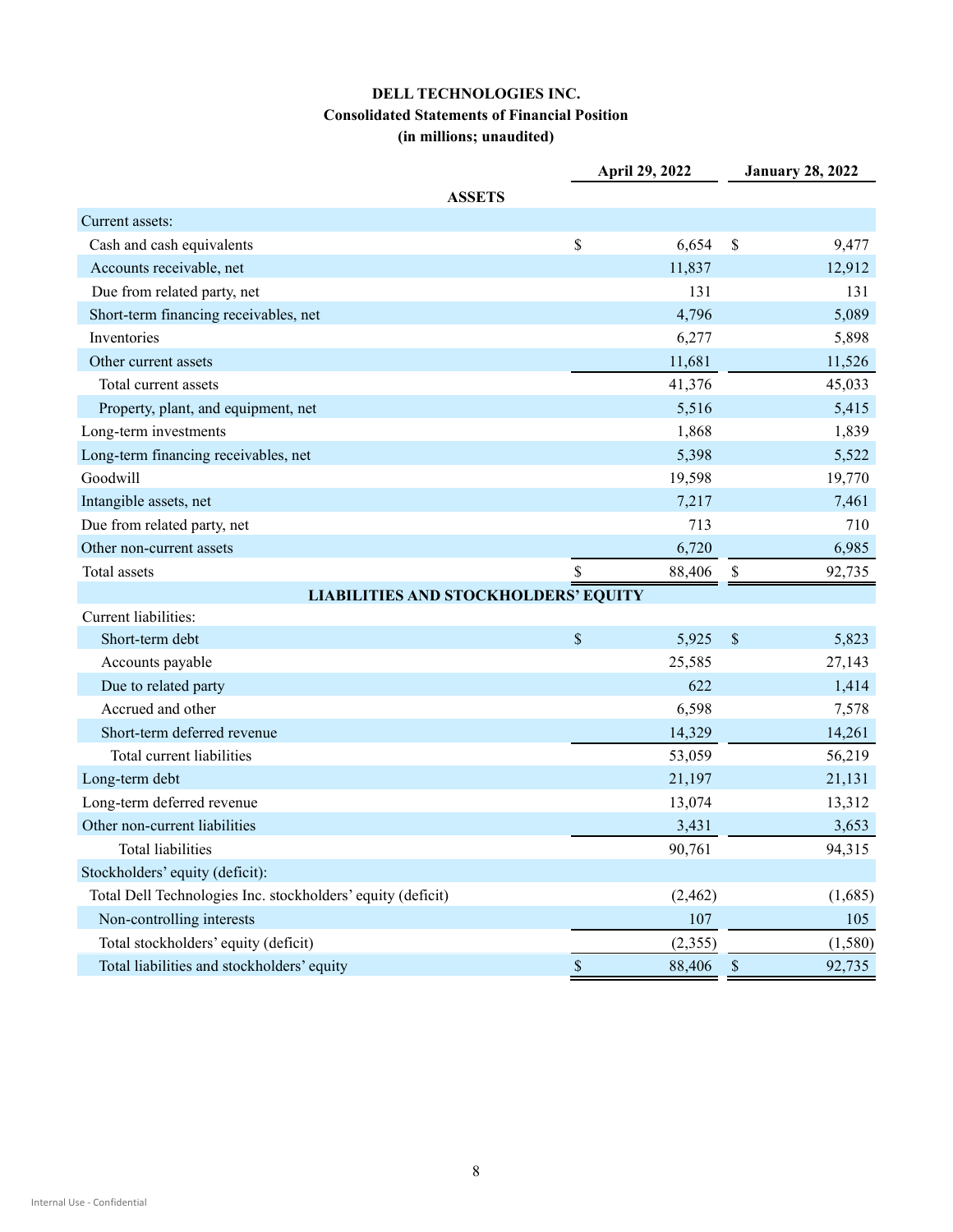## **Consolidated Statements of Cash Flows (in millions; unaudited)**

|                                                                                                                                   |                   | <b>Three Months Ended</b> |    |                   |
|-----------------------------------------------------------------------------------------------------------------------------------|-------------------|---------------------------|----|-------------------|
|                                                                                                                                   | April 29,<br>2022 |                           |    | April 30,<br>2021 |
| Cash flows from operating activities:                                                                                             |                   |                           |    |                   |
| Net income                                                                                                                        | \$                | 1,069                     | \$ | 938               |
| Adjustments to reconcile net income to net cash provided by operating activities:                                                 |                   | (1, 338)                  |    | 1,300             |
| Change in cash from operating activities                                                                                          |                   | (269)                     |    | 2,238             |
| Cash flows from investing activities:                                                                                             |                   |                           |    |                   |
| Purchases of investments                                                                                                          |                   | (52)                      |    | (146)             |
| Maturities and sales of investments                                                                                               |                   | 18                        |    | 256               |
| Capital expenditures and capitalized software development costs                                                                   |                   | (690)                     |    | (625)             |
| Acquisition of businesses and assets, net                                                                                         |                   |                           |    | (10)              |
| Other                                                                                                                             |                   | 4                         |    | 6                 |
| Change in cash from investing activities                                                                                          |                   | (720)                     |    | (519)             |
| Cash flows from financing activities:                                                                                             |                   |                           |    |                   |
| Proceeds from the issuance of common stock                                                                                        |                   | $\overline{4}$            |    | 160               |
| Repurchases of parent common stock (a)                                                                                            |                   | (1,779)                   |    | (9)               |
| Repurchases of subsidiary common stock (a)                                                                                        |                   | (7)                       |    | (434)             |
| Payment of dividend to stockholders                                                                                               |                   | (248)                     |    |                   |
| Proceeds from debt                                                                                                                |                   | 3,034                     |    | 2,726             |
| Repayments of debt                                                                                                                |                   | (2,703)                   |    | (4,070)           |
| Debt-related costs and other, net                                                                                                 |                   | (7)                       |    | (11)              |
| Change in cash from financing activities                                                                                          |                   | (1,706)                   |    | (1,638)           |
| Effect of exchange rate changes on cash, cash equivalents, and restricted cash                                                    |                   | (111)                     |    | (5)               |
| Change in cash, cash equivalents, and restricted cash                                                                             |                   | (2,806)                   |    | 76                |
| Cash, cash equivalents, and restricted cash at beginning of the period, including cash<br>attributable to discontinued operations |                   | 10,082                    |    | 15,184            |
| Cash, cash equivalents, and restricted cash at end of the period, including cash attributable to<br>discontinued operations       |                   | 7,276                     |    | 15,260            |
| Less: Cash, cash equivalents, and restricted cash attributable to discontinued operations                                         |                   |                           |    | 5.667             |
| Cash, cash equivalents, and restricted cash from continuing operations                                                            | \$                | 7,276                     | \$ | 9,593             |

(a) Common stock repurchases are inclusive of employee tax withholding on stock-based compensation.

 $\mathcal{L}_\text{max}$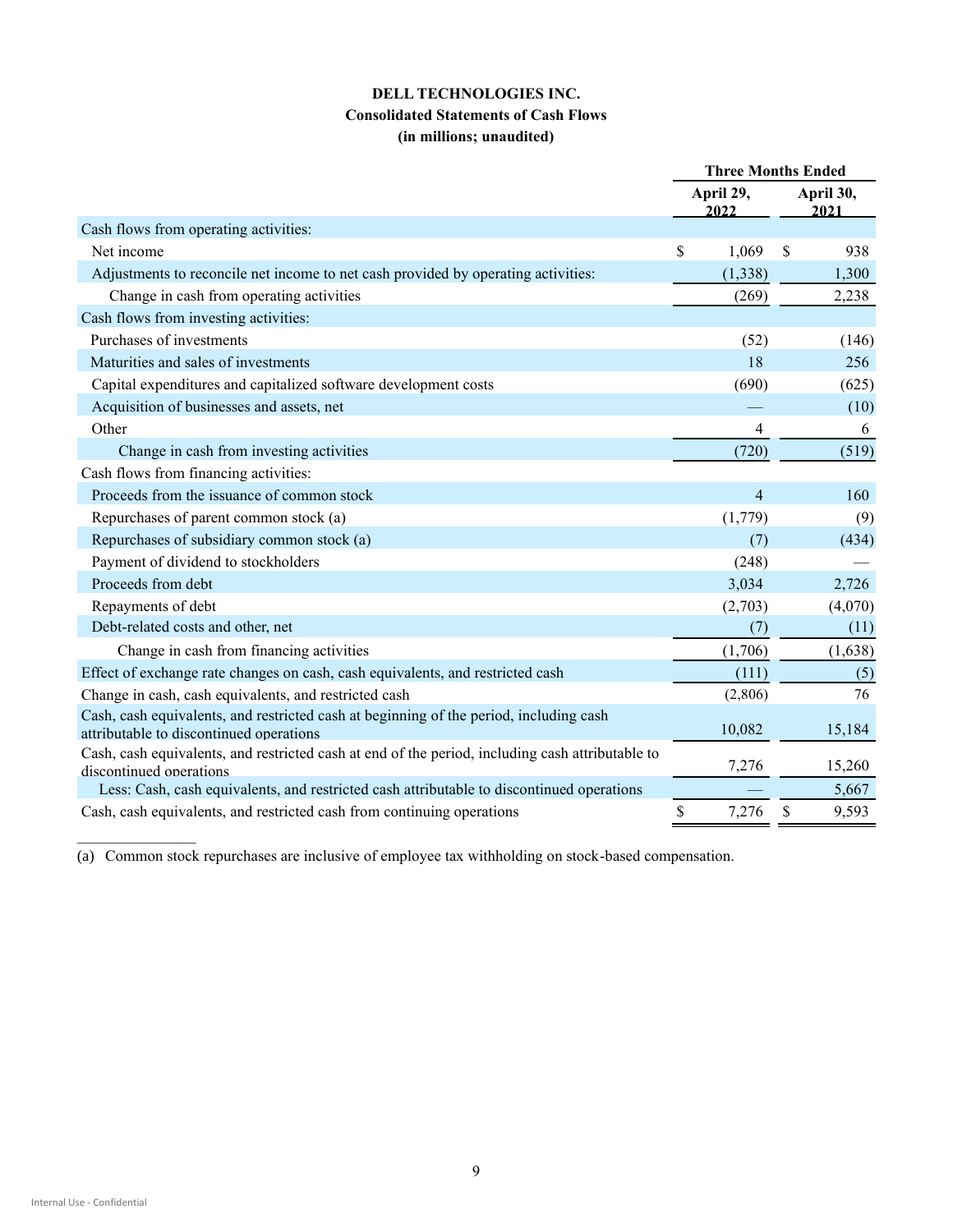## **Segment Information**

## **(in millions, except percentages; unaudited; continued on next page)**

|                                                |                           | <b>Three Months Ended</b> |                   |        |            |
|------------------------------------------------|---------------------------|---------------------------|-------------------|--------|------------|
|                                                |                           | April 29,<br>2022         | April 30,<br>2021 |        | Chang<br>e |
| <b>Infrastructure Solutions Group (ISG):</b>   |                           |                           |                   |        |            |
| Net revenue:                                   |                           |                           |                   |        |            |
| Servers and networking                         | $\mathsf{\$}$             | 5,048                     | $\mathcal{S}$     | 4,140  | 22%        |
| Storage                                        |                           | 4,237                     |                   | 3,893  | 9%         |
| Total ISG net revenue                          | $\mathcal{S}$             | 9,285                     | $\sqrt{\ }$       | 8,033  | 16%        |
|                                                |                           |                           |                   |        |            |
| Operating Income:                              |                           |                           |                   |        |            |
| ISG operating income                           | \$                        | 1,082                     | \$                | 778    | 39%        |
| % of ISG net revenue                           |                           | 11.7%                     |                   | 9.7%   |            |
| % of total reportable segment operating income |                           | 49 %                      |                   | 42 %   |            |
|                                                |                           |                           |                   |        |            |
| <b>Client Solutions Group (CSG):</b>           |                           |                           |                   |        |            |
| Net revenue:                                   |                           |                           |                   |        |            |
| Commercial                                     | \$                        | 11,971                    | \$                | 9,808  | 22%        |
| Consumer                                       |                           | 3,616                     |                   | 3,503  | 3%         |
| Total CSG net revenue                          | $\mathcal{S}$             | 15,587                    | $\$$              | 13,311 | 17%        |
|                                                |                           |                           |                   |        |            |
| Operating Income:                              |                           |                           |                   |        |            |
| CSG operating income                           | $\boldsymbol{\mathsf{S}}$ | 1,115                     | $\sqrt{\ }$       | 1,080  | 3%         |
| % of CSG net revenue                           |                           | 7.2%                      |                   | 8.1%   |            |
| % of total reportable segment operating income |                           | 51%                       |                   | 58 %   |            |

Amounts are based on underlying data and may not visually foot due to rounding.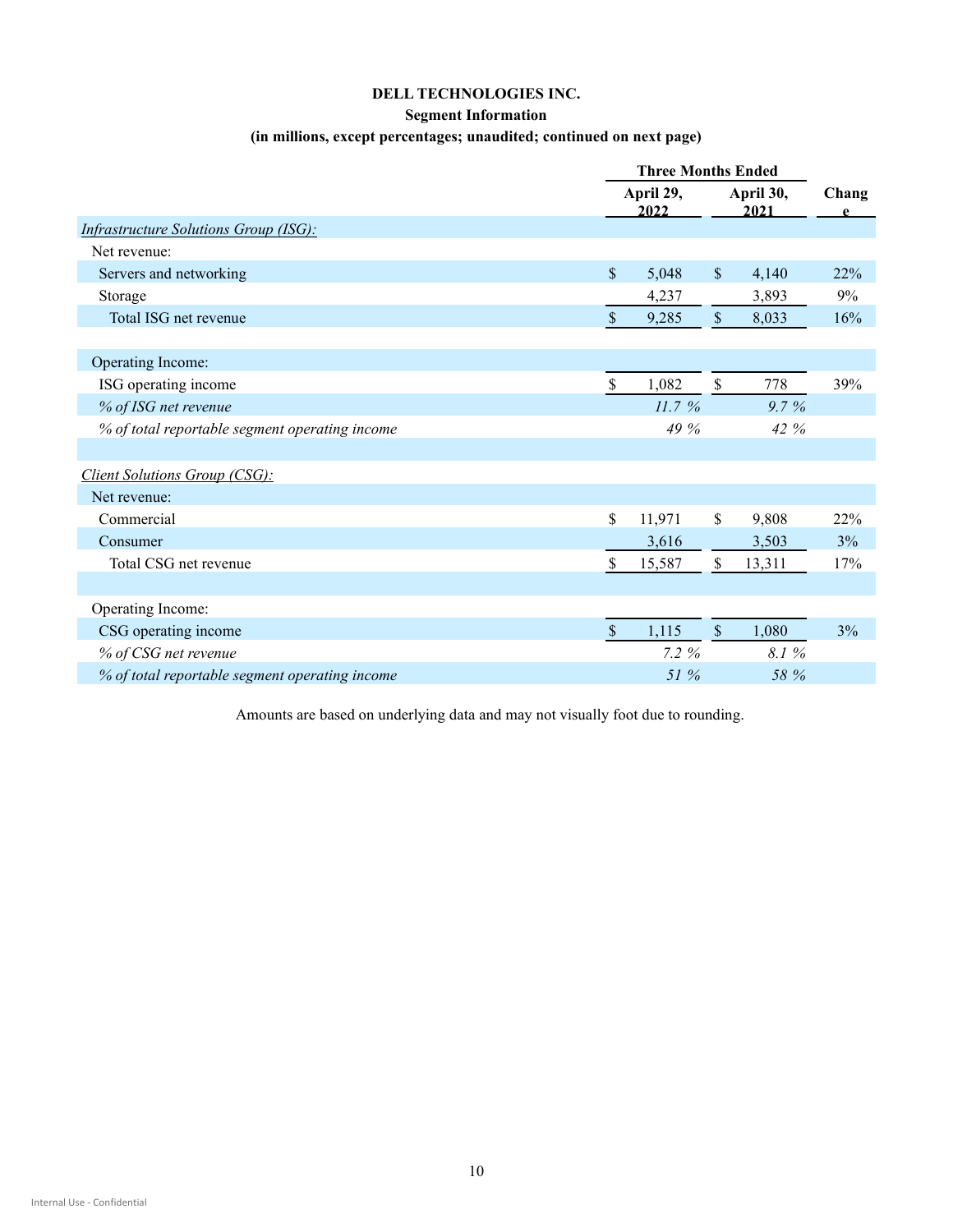#### **Segment Information**

### **(in millions, except percentages; unaudited; continued)**

|                                                         | <b>Three Months Ended</b> |               |                |  |  |
|---------------------------------------------------------|---------------------------|---------------|----------------|--|--|
|                                                         | <b>April 29, 2022</b>     |               | April 30, 2021 |  |  |
| Reconciliation to consolidated net revenue:             |                           |               |                |  |  |
| Reportable segment net revenue                          | \$<br>24,872              | \$.           | 21,344         |  |  |
| Other businesses (a)                                    | 1,239                     |               | 1,252          |  |  |
| Unallocated transactions (b)                            | 5                         |               |                |  |  |
| Impact of purchase accounting (c)                       |                           |               | (8)            |  |  |
| Total consolidated net revenue                          | 26,116                    |               | 22,590         |  |  |
|                                                         |                           |               |                |  |  |
| <b>Reconciliation to consolidated operating income:</b> |                           |               |                |  |  |
| Reportable segment operating income                     | \$<br>2,197               | $\mathcal{S}$ | 1,858          |  |  |
| Other businesses (a)                                    | (64)                      |               | (90)           |  |  |
| Unallocated transactions (b)                            | 2                         |               | $\overline{2}$ |  |  |
| Impact of purchase accounting (c)                       | (9)                       |               | (20)           |  |  |
| Amortization of intangibles                             | (243)                     |               | (445)          |  |  |
| Transaction-related expenses (d)                        | (5)                       |               | (29)           |  |  |
| Stock-based compensation expense (e)                    | (232)                     |               | (172)          |  |  |
| Other corporate expenses (f)                            | (96)                      |               | (117)          |  |  |
| Total consolidated operating income                     | 1,550                     |               | 987            |  |  |

(a) Other businesses consists of: 1) Dell's resale of standalone VMware, Inc. products and services, "VMware Resale", 2) Secureworks, and 3) Virtustream, and do not meet the requirements for a reportable segment, either individually or collectively.

(b) Unallocated transactions includes other corporate items that are not allocated to Dell Technologies' reportable segments.

(c) Impact of purchase accounting includes non-cash purchase accounting adjustments that are primarily related to the EMC merger transaction.

(d) Transaction-related expenses includes acquisition, integration, and divestiture related costs.

(e) Stock-based compensation expense consists of equity awards granted based on the estimated fair value of those awards at grant date.

(f) Other corporate expenses includes impairment charges, incentive charges related to equity investments, severance, payroll taxes associated with stock-based compensation, facilities action, and other costs.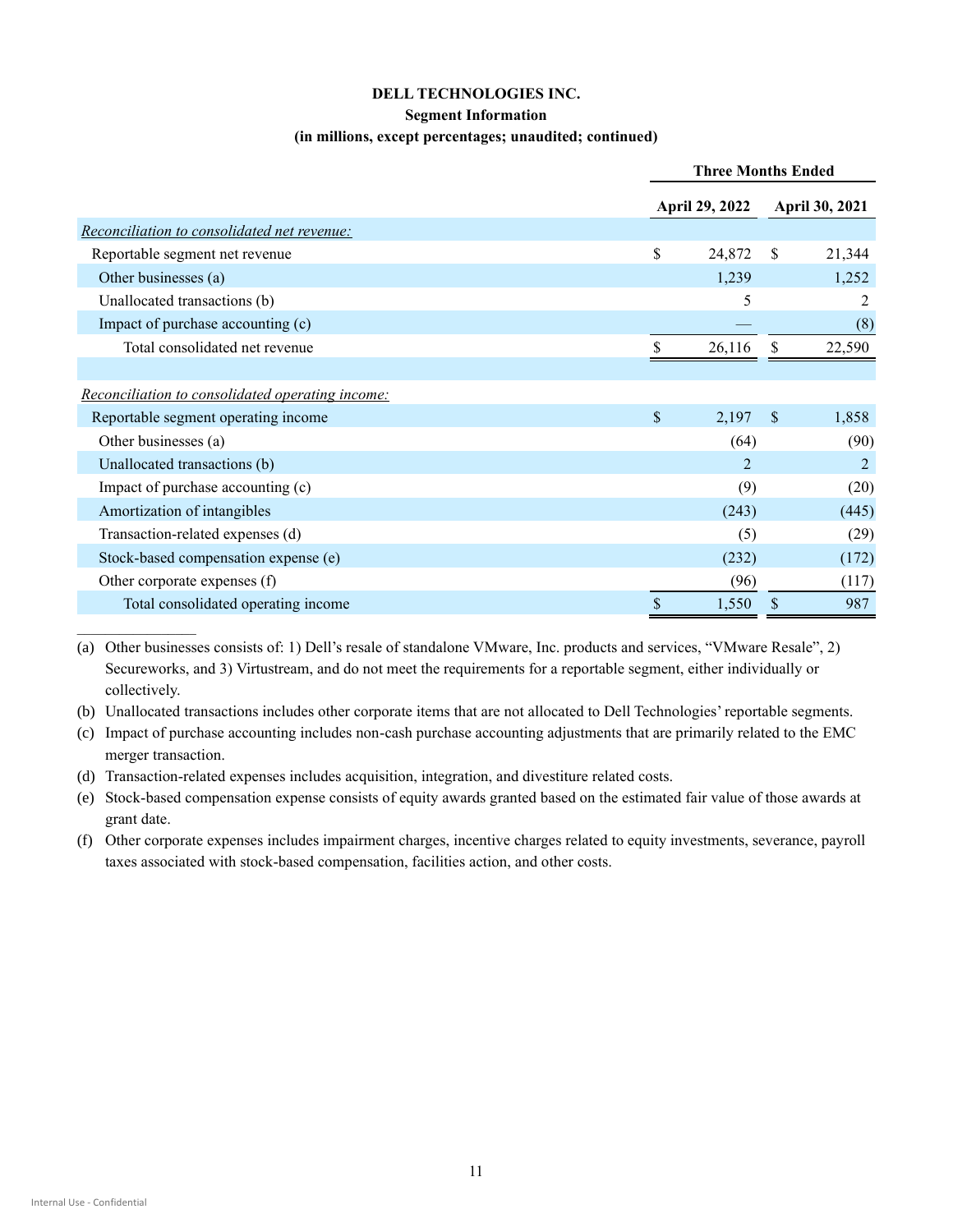#### **SUPPLEMENTAL SELECTED NON-GAAP FINANCIAL MEASURES**

These tables present information about the Company's non-GAAP net revenue, non-GAAP gross margin, non-GAAP operating expenses, non-GAAP operating income, non-GAAP net income, non-GAAP net income attributable to Dell Technologies Inc. basic and diluted, non-GAAP earnings per share attributable to Dell Technologies Inc. - basic, and non-GAAP earnings per share attributable to Dell Technologies Inc. - diluted which are non-GAAP financial measures provided as a supplement to the results provided in accordance with generally accepted accounting principles in the United States of America ("GAAP"). A detailed discussion of Dell Technologies' reasons for including these non-GAAP financial measures, the limitations associated with these measures, the items excluded from these measures, and our reason for excluding those items are presented in "Management's Discussion and Analysis of Financial Condition and Results of Operations — Non-GAAP Financial Measures" in our periodic reports filed with the SEC. Dell Technologies encourages investors to review the non-GAAP discussion in these reports in conjunction with the presentation of non-GAAP financial measures.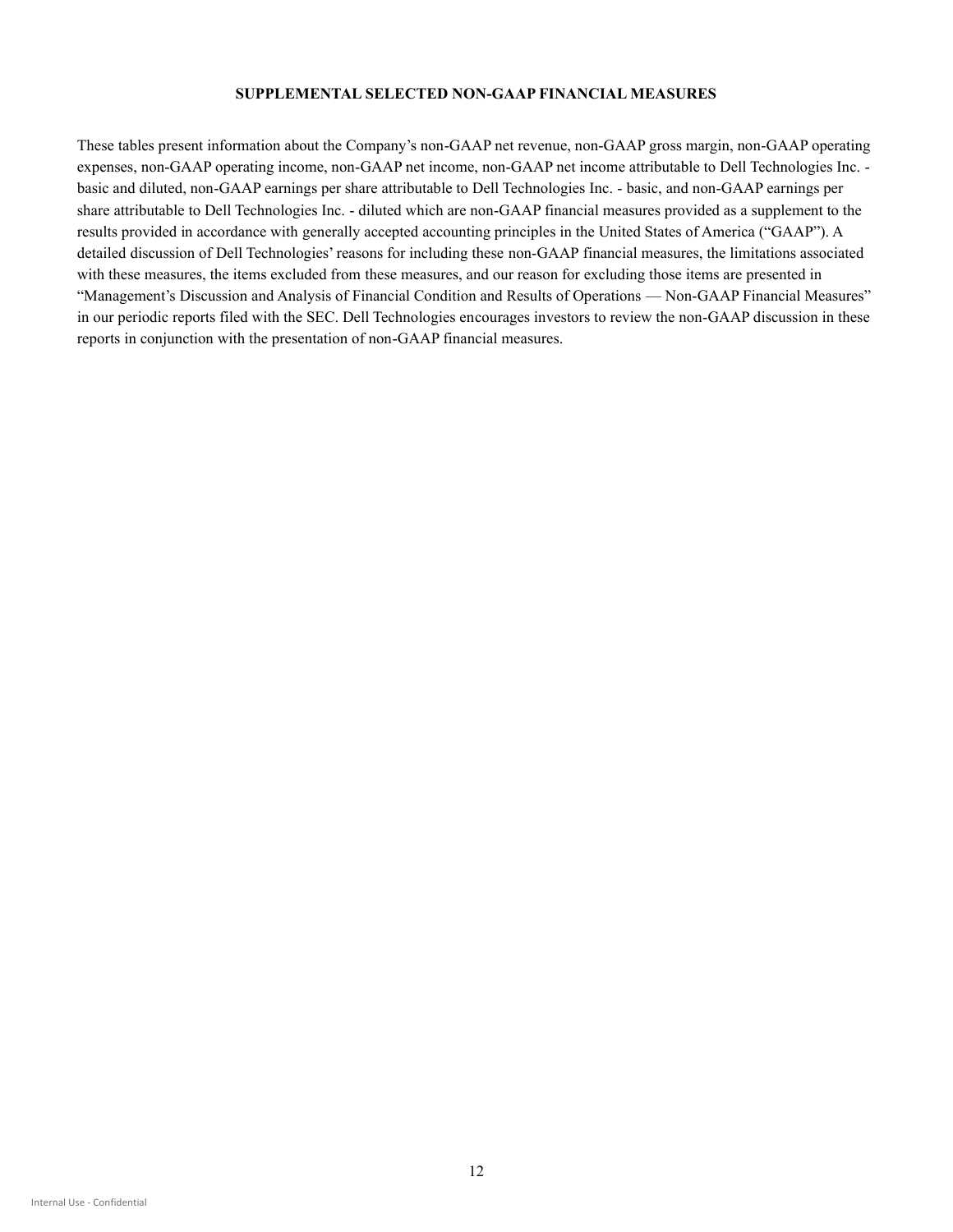## **Selected Non-GAAP Financial Measures (in millions, except per share amounts and percentages; unaudited)**

|                                       | <b>Three Months Ended</b> |                       |               |                |        |
|---------------------------------------|---------------------------|-----------------------|---------------|----------------|--------|
|                                       |                           | <b>April 29, 2022</b> |               | April 30, 2021 | Change |
| Non-GAAP net revenue                  | S                         | 26,116                | -S            | 22,598         | 16%    |
| Non-GAAP gross margin                 | \$                        | 5,941                 | <sup>\$</sup> | 5,464          | 9%     |
| % of non-GAAP net revenue             |                           | 22.7 %                |               | 24.2 %         |        |
| Non-GAAP operating expenses           | \$                        | 3,806                 | -S            | 3,694          | 3%     |
| % of non-GAAP net revenue             |                           | 14.5%                 |               | 16.4%          |        |
| Non-GAAP operating income             | \$                        | 2,135                 | - \$          | 1,770          | 21%    |
| % of non-GAAP net revenue             |                           | $8.2 \%$              |               | 7.8 $%$        |        |
| Non-GAAP net income                   | \$                        | 1,434                 | -S            | 1,055          | 36%    |
| % of non-GAAP net revenue             |                           | 5.5 $\%$              |               | $4.7\%$        |        |
| Non-GAAP earnings per share - diluted | \$                        | 1.84                  | <sup>\$</sup> | 1.35           | 36%    |

Amounts are based on underlying data and may not visually foot due to rounding.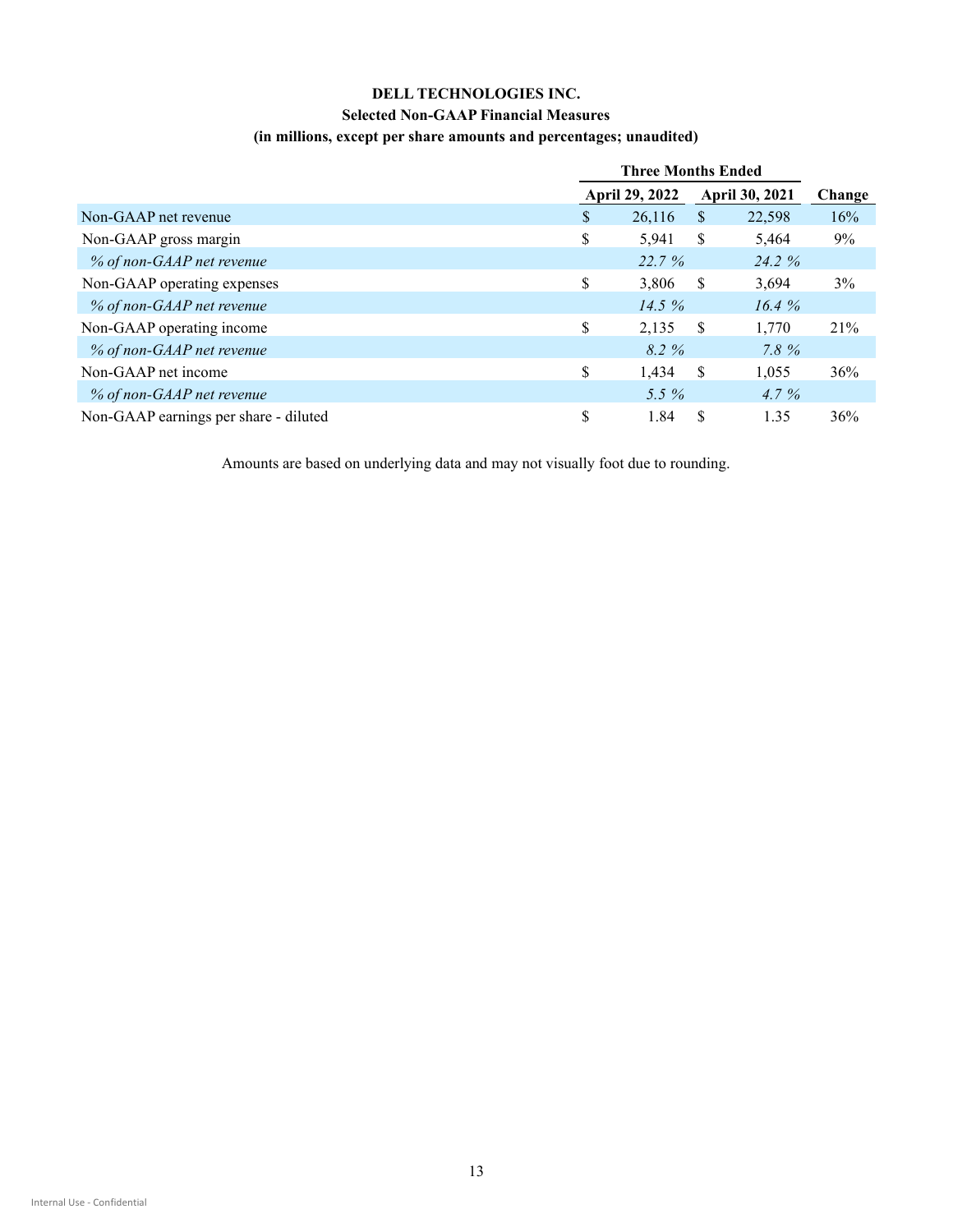## **Reconciliation of Selected Non-GAAP Financial Measures (in millions, except percentages; unaudited; continued on next page)**

|                                       |                    | <b>Three Months Ended</b> |                           |                |        |  |  |  |
|---------------------------------------|--------------------|---------------------------|---------------------------|----------------|--------|--|--|--|
|                                       |                    | <b>April 29, 2022</b>     |                           | April 30, 2021 | Change |  |  |  |
| Net revenue                           | $\mathbf{\hat{S}}$ | 26,116                    | $\mathbf{\hat{S}}$        | 22,590         | 16%    |  |  |  |
| Non-GAAP adjustments:                 |                    |                           |                           |                |        |  |  |  |
| Impact of purchase accounting         |                    |                           |                           | $8\phantom{1}$ |        |  |  |  |
| Non-GAAP net revenue                  | \$                 | 26,116                    | \$                        | 22,598         | 16%    |  |  |  |
|                                       |                    |                           |                           |                |        |  |  |  |
| Gross margin                          | \$                 | 5,784                     | \$                        | 5,264          | 10%    |  |  |  |
| Non-GAAP adjustments:                 |                    |                           |                           |                |        |  |  |  |
| Amortization of intangibles           |                    | 104                       |                           | 150            |        |  |  |  |
| Impact of purchase accounting         |                    | $\mathfrak{D}$            |                           | 9              |        |  |  |  |
| Stock-based compensation expense      |                    | 38                        |                           | 28             |        |  |  |  |
| Other corporate expenses              |                    | 13                        |                           | 13             |        |  |  |  |
| Non-GAAP gross margin                 | \$                 | 5,941                     | $\$$                      | 5,464          | 9%     |  |  |  |
|                                       |                    |                           |                           |                |        |  |  |  |
| Operating expenses                    | \$                 | 4,234                     | \$                        | 4,277          | (1)%   |  |  |  |
| Non-GAAP adjustments:                 |                    |                           |                           |                |        |  |  |  |
| Amortization of intangibles           |                    | (139)                     |                           | (295)          |        |  |  |  |
| Impact of purchase accounting         |                    | (7)                       |                           | (11)           |        |  |  |  |
| Transaction-related expenses          |                    | (5)                       |                           | (29)           |        |  |  |  |
| Stock-based compensation expense      |                    | (194)                     |                           | (144)          |        |  |  |  |
| Other corporate expenses              |                    | (83)                      |                           | (104)          |        |  |  |  |
| Non-GAAP operating expenses           | \$                 | 3,806                     | $\boldsymbol{\mathsf{S}}$ | 3,694          | 3%     |  |  |  |
|                                       |                    |                           |                           |                |        |  |  |  |
| Operating income                      | \$                 | 1,550                     | $\mathcal{S}$             | 987            | 57%    |  |  |  |
| Non-GAAP adjustments:                 |                    |                           |                           |                |        |  |  |  |
| Amortization of intangibles           |                    | 243                       |                           | 445            |        |  |  |  |
| Impact of purchase accounting         |                    | 9                         |                           | 20             |        |  |  |  |
| Transaction-related (income) expenses |                    | 5                         |                           | 29             |        |  |  |  |
| Stock-based compensation expense      |                    | 232                       |                           | 172            |        |  |  |  |
| Other corporate expenses              |                    | 96                        |                           | 117            |        |  |  |  |
| Non-GAAP operating income             | \$                 | 2,135                     | $\mathsf{\$}$             | 1,770          | 21%    |  |  |  |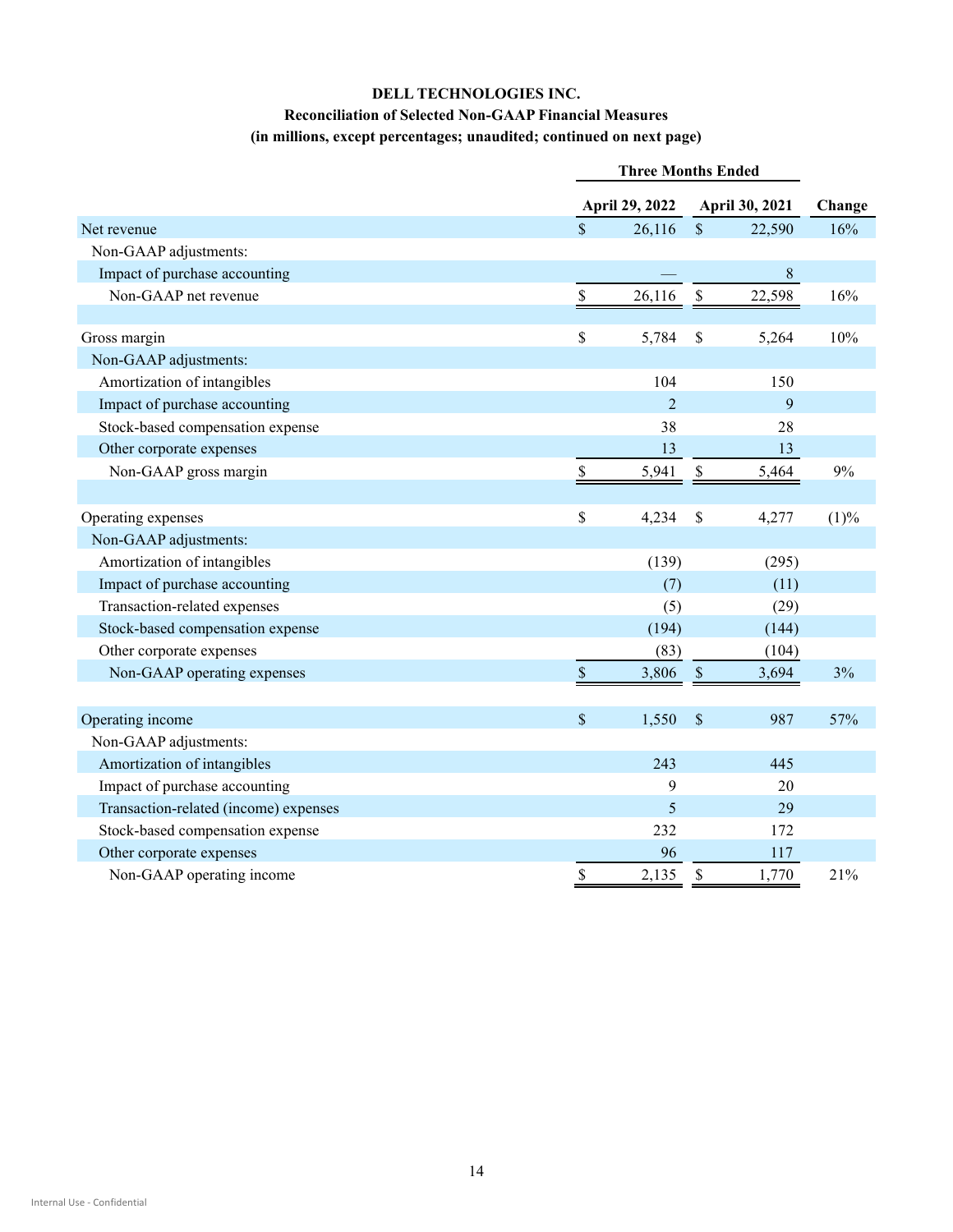## **Reconciliation of Selected Non-GAAP Financial Measures (in millions, except percentages; unaudited; continued)**

|                                                                              | <b>Three Months Ended</b> |       |                   |       |        |
|------------------------------------------------------------------------------|---------------------------|-------|-------------------|-------|--------|
|                                                                              | April 29,<br>2022         |       | April 30,<br>2021 |       | Change |
| Net income from continuing operations                                        | $\mathcal{S}$             | 1,069 | $\mathcal{S}$     | 659   | 62%    |
| Non-GAAP adjustments:                                                        |                           |       |                   |       |        |
| Amortization of intangibles                                                  |                           | 243   |                   | 445   |        |
| Impact of purchase accounting                                                |                           | 9     |                   | 20    |        |
| Transaction-related (income) expenses                                        |                           | (2)   |                   | 29    |        |
| Stock-based compensation expense                                             |                           | 232   |                   | 172   |        |
| Other corporate expenses                                                     |                           | 96    |                   | 117   |        |
| Fair value adjustments on equity investments                                 |                           | (14)  |                   | (194) |        |
| Aggregate adjustment for income taxes                                        |                           | (199) |                   | (193) |        |
| Non-GAAP net income                                                          |                           | 1,434 | S                 | 1,055 | 36%    |
|                                                                              |                           |       |                   |       |        |
| Net income from continuing operations attributable to Dell Technologies Inc. | $\mathbf{\hat{S}}$        | 1,072 | S                 | 660   | 62%    |
| Non-GAAP adjustments:                                                        |                           |       |                   |       |        |
| Amortization of intangibles                                                  |                           | 243   |                   | 445   |        |
| Impact of purchase accounting                                                |                           | 9     |                   | 20    |        |
| Transaction-related (income) expenses                                        |                           | (2)   |                   | 29    |        |
| Stock-based compensation expense                                             |                           | 232   |                   | 172   |        |
| Other corporate expenses                                                     |                           | 96    |                   | 117   |        |
| Fair value adjustments on equity investments                                 |                           | (14)  |                   | (194) |        |
| Aggregate adjustment for income taxes                                        |                           | (199) |                   | (193) |        |
| Total non-GAAP adjustments attributable to non-controlling interests         |                           | (2)   |                   | (1)   |        |
| Non-GAAP net income attributable to Dell Technologies Inc.                   | \$                        | 1,435 | \$                | 1,055 | 36%    |